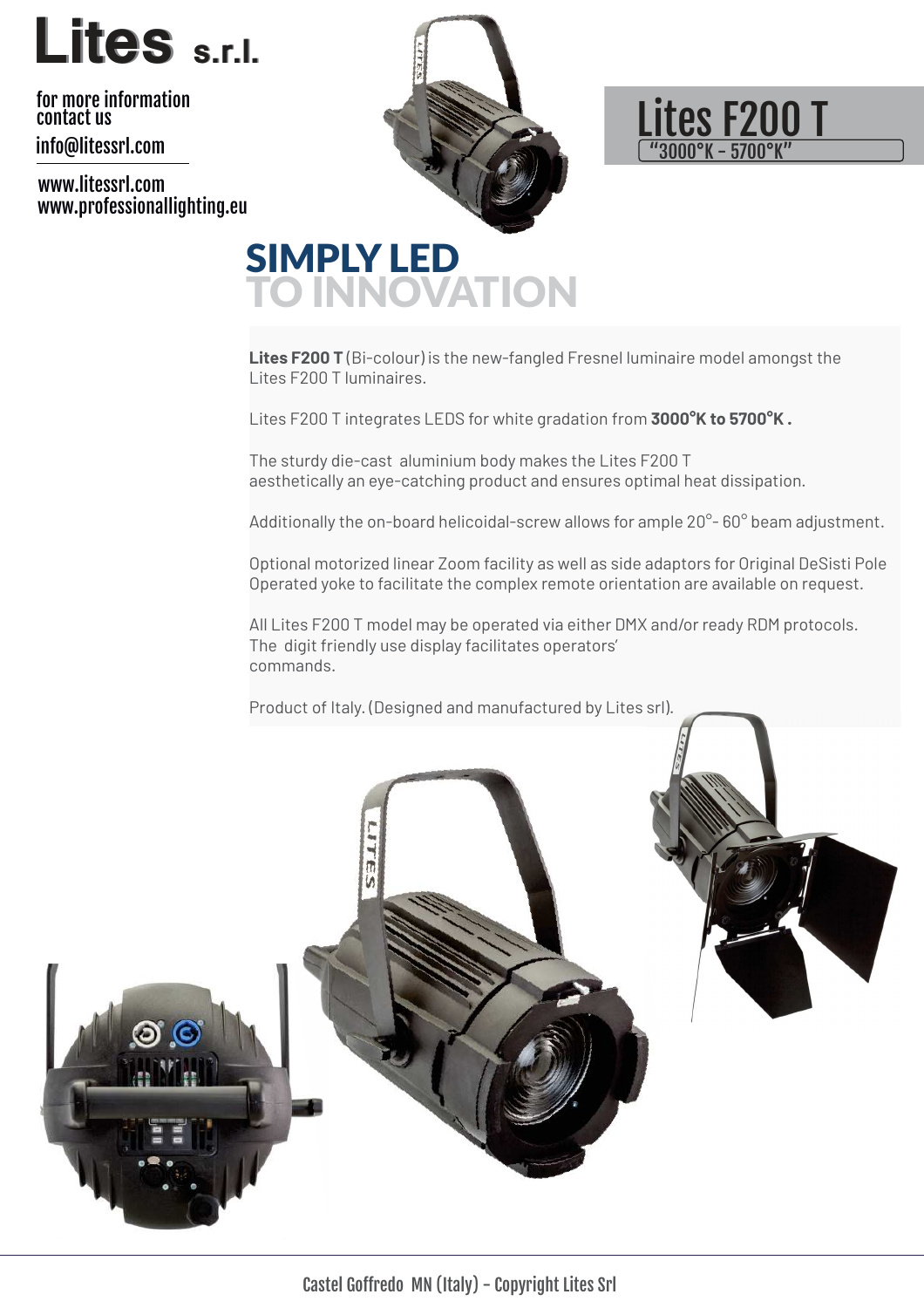# **Lites s.r.l.**

#### info@litessrl.com for more information contact us

#### www.litessrl.com www.professionallighting.eu





### **Technical specifications**

| Power Supply: $100 - 240V \approx 50/60$ Hz auto-setting (single-phase)                         |                                                  |  |  |  |  |  |
|-------------------------------------------------------------------------------------------------|--------------------------------------------------|--|--|--|--|--|
| Maximun power consumption 200W                                                                  | Minimun room temperature: -10°C                  |  |  |  |  |  |
| Stand-by power consumption 5W                                                                   | Maximum room temperature: 35°C                   |  |  |  |  |  |
| Led life 50.000 Hrs (see manufacturer's specifications)                                         | Maximun body temperature: 60°C                   |  |  |  |  |  |
| Led arrays: 3000°k and 5700°k LED                                                               |                                                  |  |  |  |  |  |
| CRI 96 LED 3000°k; CRI 94 LED 5700°k                                                            |                                                  |  |  |  |  |  |
| Beam angle: 20° - 60° via helical screw                                                         | Protection rating: IP20                          |  |  |  |  |  |
| Die-aluminium body to maximize heat dissipation                                                 | Working position: +90°/-90° on vertical axe      |  |  |  |  |  |
| Rear handle for good grip of unit: side-lock on mouting yoke to adjust and set unit to position |                                                  |  |  |  |  |  |
| Fresnel lens ø150 mm                                                                            | Colour-frame gate dimensions: 185x195 mm         |  |  |  |  |  |
| Data Protocols: DMX 512, and-or RDM ready                                                       | User's interface: 4-digit display and 4 keys     |  |  |  |  |  |
| Power connectors: IN - OUT neutrik power-con connectors                                         | Data connectors: IN - OUT neutrik XRL 5          |  |  |  |  |  |
| Control of led frequency: selection of led frequency refresh                                    | Idle fan mode for totally silent use of the unit |  |  |  |  |  |
| Dimming curves control: selection of two dimming curves control                                 |                                                  |  |  |  |  |  |
| Manual operations: via keys provided on the display                                             |                                                  |  |  |  |  |  |
| Unit net weight: 6,9 kg<br>Gross weight 7,5 kg                                                  | Cubical volume: $0.0512 \text{ m}^3$             |  |  |  |  |  |
| Accessory: 4-leaf barndoor                                                                      |                                                  |  |  |  |  |  |
| Compliant to:                                                                                   |                                                  |  |  |  |  |  |

#### **Photometric data LED 3000°K CRI 96**

Statistics rates measured with the use of 3000°K CRI 96 LED lantern in use for 30 minutes at 25°C room temperature

|           | Distance m   | 4 m  | 6 m  | 8 m  | 10 <sub>m</sub> | 12 <sub>m</sub> | 14 <sub>m</sub> |
|-----------|--------------|------|------|------|-----------------|-----------------|-----------------|
| Angle 20° | Lux          | 2220 | 987  | 555  | 355             | 247             | 181             |
|           | Diameter ø m | 1,12 | 1,68 | 2,24 | 2,81            | 3,37            | 3,93            |
| Angle 60° | Lux          | 638  | 283  | 159  | 102             | 71              | 52              |
|           | Diameter ø m | 4,61 | 6,9  | 9,2  | 11,5            | 13,8            | 16,1            |



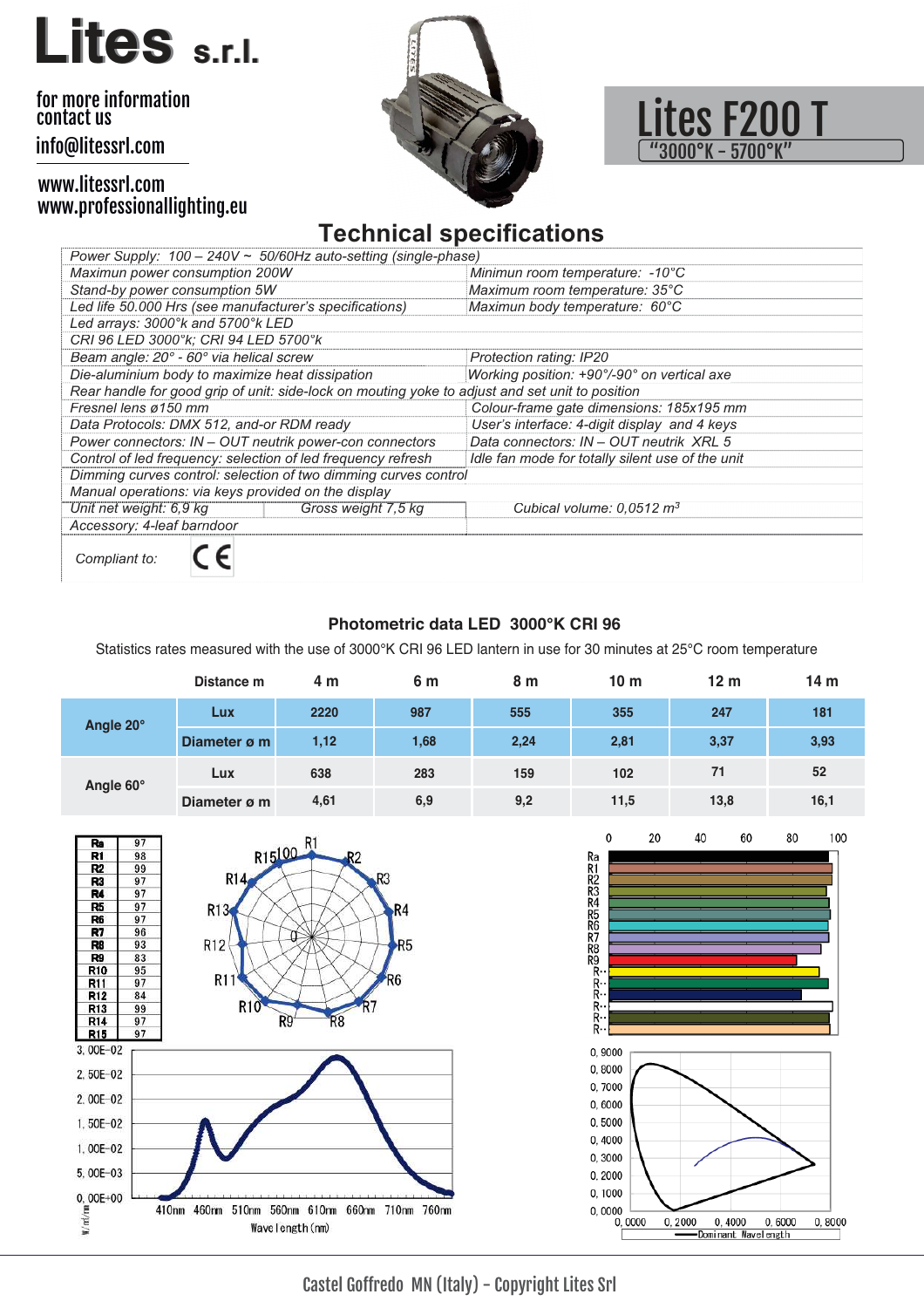## **Lites s.r.l.**

#### info@litessrl.com for more information contact us

#### www.litessrl.com www.professionallighting.eu





#### **Photometric data LED 5700°K CRI 94**

Statistics rates measured with the use of 5700°K CRI 94 LED lantern in use for 30 minutes at 25°C room temperature

|           | Distance m   | 4 m  | 6 m  | 8 m  | 10 <sub>m</sub> | 12 <sub>m</sub> | 14 <sub>m</sub> |
|-----------|--------------|------|------|------|-----------------|-----------------|-----------------|
| Angle 20° | Lux          | 2597 | 1154 | 649  | 416             | 289             | 212             |
|           | Diameter ø m | 1,12 | 1,68 | 2,24 | 2,81            | 3,37            | 3,93            |
| Angle 60° | Lux          | 750  | 333  | 188  | 120             | 83              | 61              |
|           | Diameter ø m | 4,61 | 6,9  | 9,2  | 11,5            | 13,8            | 16,1            |



#### **Photometric data LED 3000°k + 5700°K**

Statistics rates measured with the use of 3000°K + 5700°K lantern in use for 30 minutes at 25°C room temperature

|           | Distance m   | 4 m  | 6 m  | 8 m  | 10 <sub>m</sub> | 12 <sub>m</sub> | 14 <sub>m</sub> |
|-----------|--------------|------|------|------|-----------------|-----------------|-----------------|
| Angle 20° | Lux          | 4400 | 1956 | 1100 | 704             | 489             | 359             |
|           | Diameter ø m | 1,12 | 1,68 | 2,24 | 2,81            | 3,37            | 3,93            |
| Angle 60° | Lux          | 1242 | 552  | 311  | 199             | 138             | 101             |
|           | Diameter ø m | 4,61 | 6,9  | 9,2  | 11,5            | 13,8            | 16,1            |